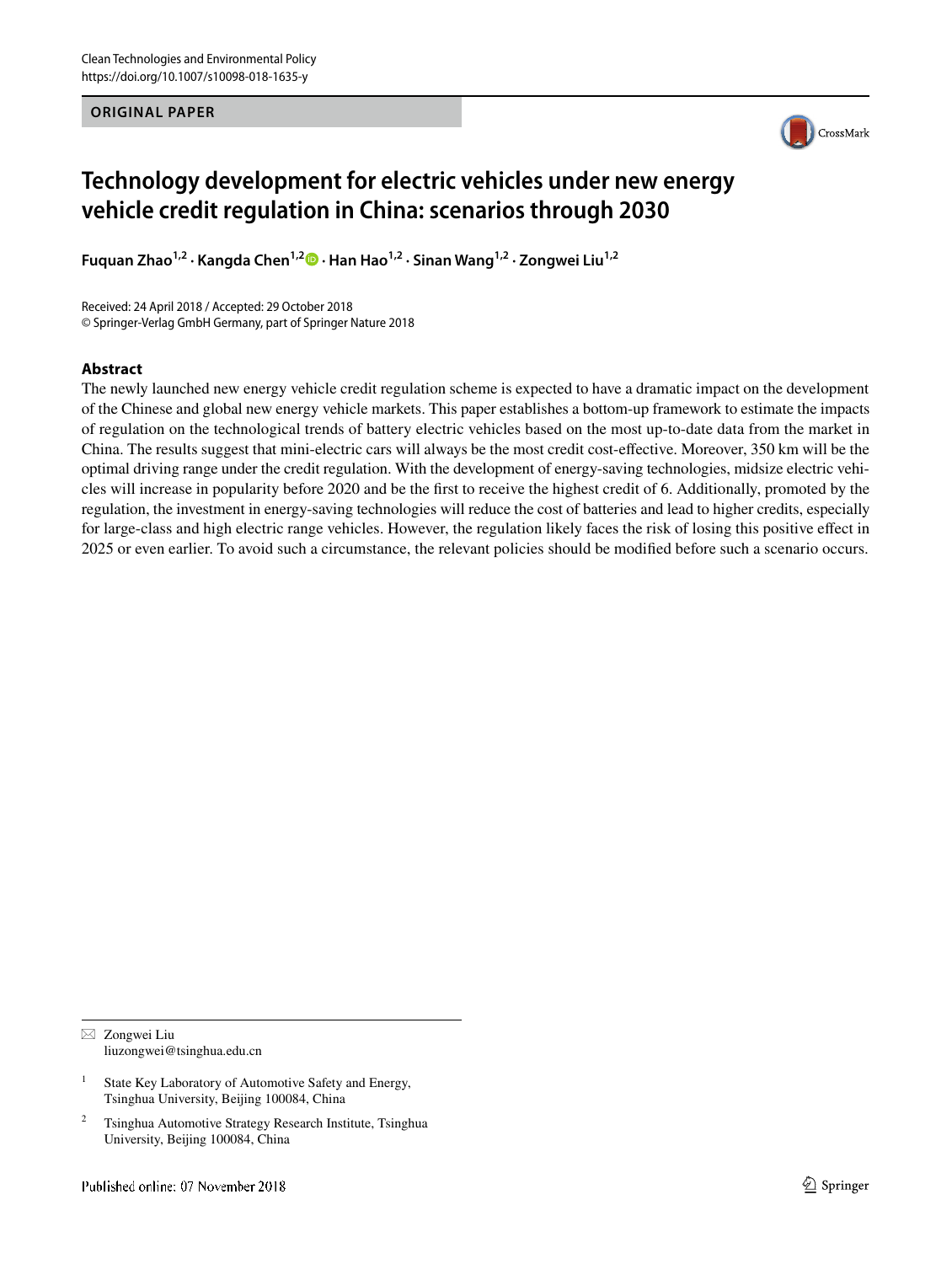# **Graphical abstract**



Keywords New energy vehicle credit regulation · Battery electric vehicle · Technology tendency · Cost-effectiveness · Scenario analysis

| <b>Abbreviations</b>    |                                    | <b>FCV</b>  | Fuel cell vehicle                           |
|-------------------------|------------------------------------|-------------|---------------------------------------------|
| <b>BAU</b>              | Business-as-usual                  | <b>HICE</b> | Hydrogen internal combustion engine vehicle |
| <b>BEV</b>              | Battery electric vehicle           | <b>MIIT</b> | Ministry of industry and information        |
| <b>BEV</b> <sub>x</sub> | Range-extended electric vehicle    |             | technology                                  |
| <b>CAFC</b>             | Corporate average fuel consumption | <b>MPV</b>  | Multi-purpose vehicle                       |
| <b>CAFE</b>             | Corporate average fuel economy     | <b>MSRP</b> | Manufacturer's suggested retail price       |
| <b>CATC</b>             | China automotive test cycle        | <b>NEDC</b> | New European Driving Cycle                  |
| <b>EPA</b>              | Environmental protection agency    | <b>NEV</b>  | New energy vehicle                          |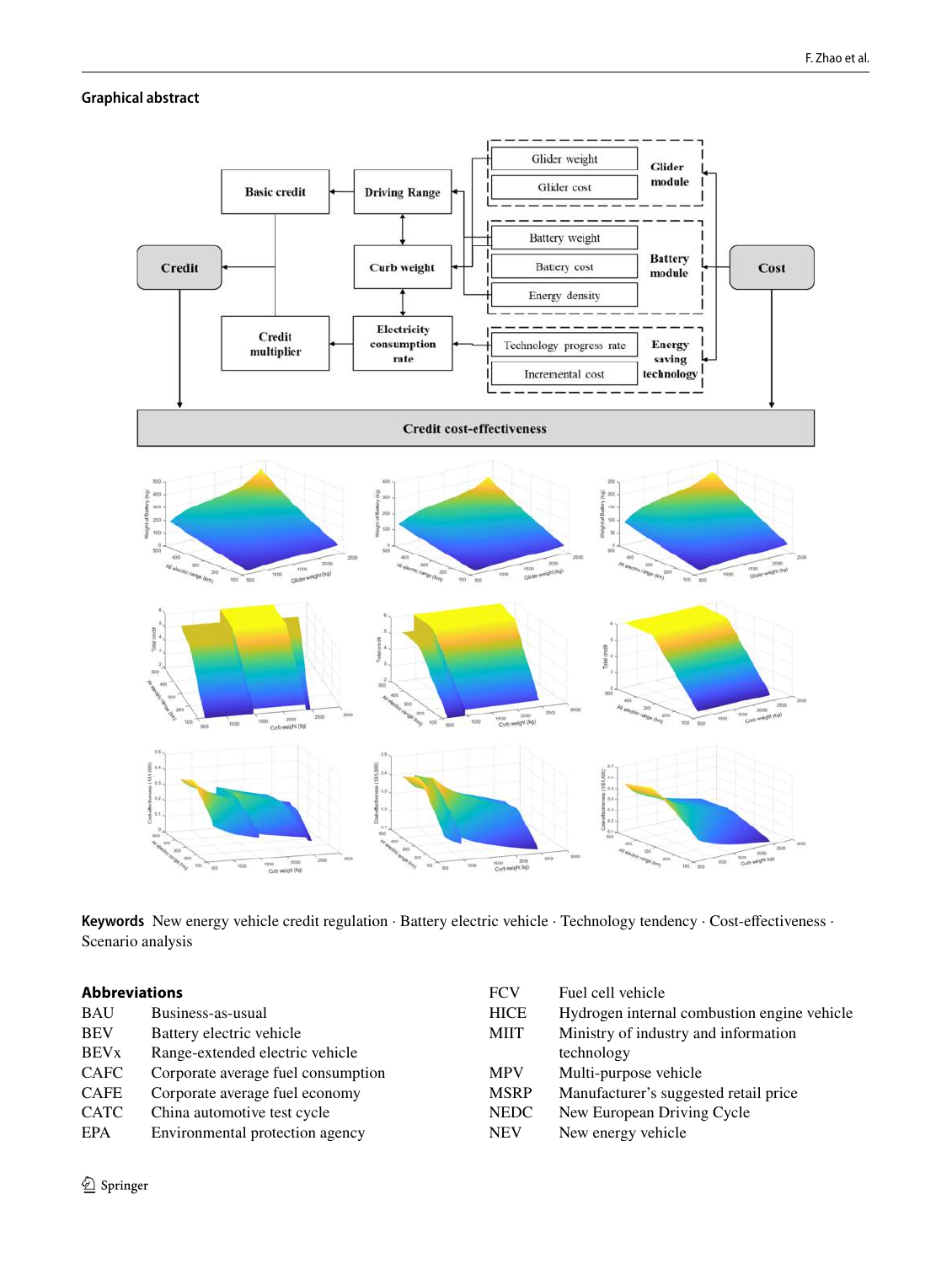|             | NHTSA National highway traffic safety administration |
|-------------|------------------------------------------------------|
| <b>OEM</b>  | Original equipment manufacturer                      |
| <b>PHEV</b> | Plug-in electric vehicle                             |
| <b>TZEV</b> | Transitional zero emission vehicle                   |
| <b>ZEV</b>  | Zero emission vehicle                                |

# **Introduction**

The automobile market in China has grown dramatically over the past few decades. In 2017, automobile sales in China reached over 28.9 million (CAAM [2018a](#page-13-0)), which accounted for approximately 30.1% of total global vehicle sales (WardsAuto [2018\)](#page-14-0) and ranked frst in the world for the ninth consecutive year. However, in 2017, the vehicle ownership level in China was only approximately 156 vehicles per 1000 people (NBS [2018;](#page-13-1) MPS [2018](#page-13-2)), which is much lower than the average level of 500 vehicles per 1000 people in most developed countries (the vehicle ownership level in America is more than 800 vehicles/1000 people). So, great growth potential is expected for the Chinese automobile market. Nevertheless, China is simultaneously facing severe energy and environmental problems (Hao et al. [2014a](#page-13-3); Wang et al. [2015](#page-14-1)). Over the past few years, China's external dependence on oil has continually increased from 30.0% in 2000 to 67.4% in 2017 (ETRI [2018\)](#page-13-4), which far exceeds the international safety warning level. The transportation sector is responsible for more than half of the total petroleum consumption in the country (IEA [2012](#page-13-5); iCET [2017\)](#page-13-6) and for the emission of hundreds of pollutants that threaten the health of residents (Pathak et al. [2016](#page-13-7)) and is a major cause for societal concern.

Due to the mounting pressure related to energy and environmental concerns, several measures have been taken by the Chinese government to promote the development of new energy vehicles (NEVs) and shift the vehicle power source from petroleum to other clean energies, thereby coping with the issues of energy security and emissions (Zhao et al. [2016](#page-14-2); Hao et al. [2017\)](#page-13-8). According to the Ministry of Industry and Information Technology (MIIT) of China, NEVs include plug-in hybrid electric vehicles (PHEVs), battery electric vehicles (BEVs) and fuel cell vehicles (FCVs). Among these vehicles, BEVs are the most promising clean vehicle technology, and they have accordingly been given high priority in China and the rest of the world. In 2017, China's NEV sales reached 0.78 million, with BEV sales reaching over 0.65 million and constituting 83.9% of all new energy vehicles (CAAM [2018b](#page-13-9)). NEV sales increased by nearly 60% in 2017 compared with the level in 2016 and by a factor of 13.5 compared to the level in 2014 (CAAM [2016](#page-13-10), [2017](#page-13-11)).

The booming sales of NEVs have largely been promoted by a series of incentive policies. The objective of the Chinese government is to reach a total BEV and PHEV production level of 2 million by 2020 (State Council [2012](#page-14-3)), with the sales of NEVs accounting for 7% of the entire vehicle market in 2020 and 20% and 40% in 2025 and 2030, respectively (MIIT [2016](#page-13-12)). In the past decade, China has issued a series of preferential policies and regulations, including subsidies, tax exemptions, and regulatory incentives, to promote the development of NEVs (Hao et al. [2014b](#page-13-13); Wang et al. [2017](#page-14-4)). Among these policies and regulations, the parallel scheme of corporate average fuel consumption (CAFC) and NEV credit regulation, which was newly issued by the MIIT of China in September 2017, is considered a notable impetus for the development of NEVs accompanied by a decrease in subsidies (MIIT [2017](#page-13-14); Wang et al. [2018](#page-14-5)). Thus, China has taken the global leader in establishing a nationwide credit management scheme for energy savings and new energy passenger vehicles.

Essentially, the parallel CAFC and NEV credit regulation scheme, also widely called dual-credit regulation, is a combination of former CAFC and NEV credit regulations based on credit compensation. The aim of NEV credit regulation is to promote the penetration of NEVs and guarantee the market size of NEVs by setting a proportional NEV credit requirement for traditional automobile manufacturers. The design concept of NEV credit regulation is similar to the zero emission vehicle (ZEV) mandate passed in California (iCET [2017\)](#page-13-6). However, there are signifcant diferences between these schemes in policy design and implementation, as shown in Table [1.](#page-3-0)

The policy design has a considerable impact on the development of products and largely determines the technical tendency. The NEV credit has become extremely valuable because it can not only be sold to other manufacturers but can also unilaterally compensate for CAFC credits in China's dual-credit scheme. According to the rules of the NEV credit regulation, diferent vehicles have diferent credits with different evaluation indicators. Furthermore, the fnal credit for vehicles in the NEV credit regulation consists of the basic credit and multiplier, as Eq. [\(3](#page-5-0)) shows. The basic credits of diferent type of vehicles are shown in Table [2.](#page-3-1)

Besides, the multiplier is another determining element that is signifcantly diferent for diferent type of vehicles. BEVs have three kinds of multipliers, namely, 0.5, 1 and 1.2, as Eq. [\(2](#page-5-1)) shows, and PHEVs and FCVs have two kinds of multipliers, 0.5 and 1 (MIIT [2017](#page-13-14); Ou et al. [2018](#page-13-15)). Specifically, according to the regulation, the upper limit of basic credits for all NEVs is 5. So the maximum fnal credits of BEVs, PHEVs, and FCVs are 6, 2 and 5, respectively, which refect the strong support for BEVs from the Chinese government.

Until now, few studies have focused on China's NEV credit regulation because of its recent inception. Shen et al. ([2017\)](#page-14-6) projected the infuence of the dual-credit regulation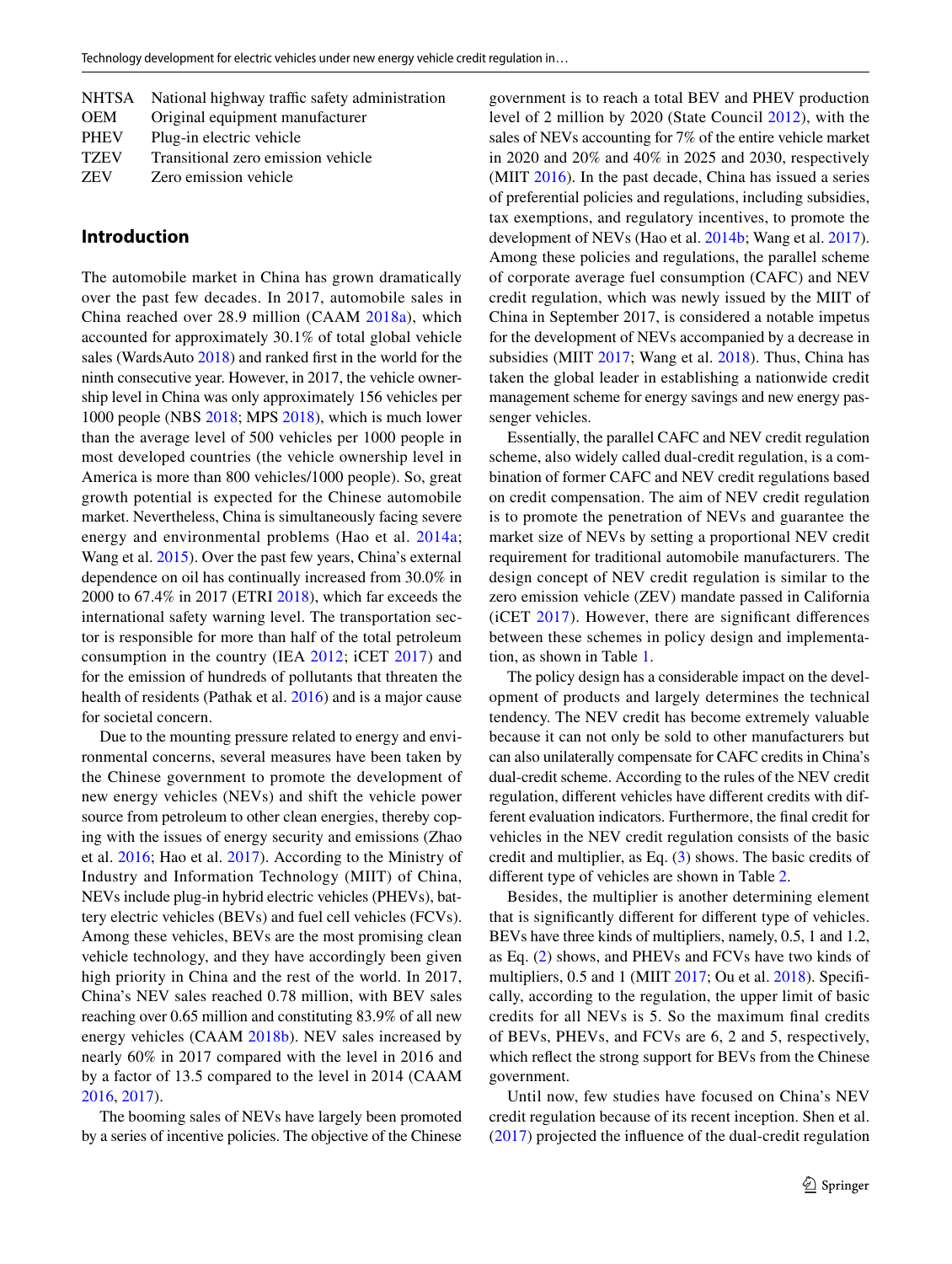<span id="page-3-0"></span>**Table 1** Comparison between China's NEV and California's ZEV credit regulations

| Features                      | China's NEV credit regulation                       | California's ZEV credit regulation                                            |
|-------------------------------|-----------------------------------------------------|-------------------------------------------------------------------------------|
| Associated with CAFC/CAFE     | <b>Yes</b>                                          | No                                                                            |
| Scope                         | Nationwide                                          | California and 9 other states                                                 |
| Applicable manufacturer       | Production of traditional cars per year $> 30,000$  | Average sales of traditional cars in the previous<br>$3 \text{ years} > 4500$ |
| Credit proportion requirement | 2019: 10%; 2020: 12%                                | 2018: 4.5%; 2019: 7%; 2020: 9.5%; 2025: 22%                                   |
| Encouraging vehicle           | <b>BEV/PHEV/FCV</b>                                 | ZEV (BEV, FCV)/BEVx/TZEV (PHEV, HICE)/NEV                                     |
| Credit trading                | Free trading                                        | Free trading                                                                  |
| Expiry date                   | 1 year, cannot be carried over except in 2019       | Allowed to be carried over annually                                           |
| Punishment                    | Administrative punishment: suspension of production | Financial punishment: penalty                                                 |

(1) BEVx in California refers to range-extended electric vehicles, which are considered PHEVs in China. (2) NEV in California means neighborhood electric vehicle, which is called a low-speed electric vehicle and not included in NEVs in China

<span id="page-3-1"></span>**Table 2** The basic credits of diferent passenger vehicles

| Vehicle type | Basic credit             |
|--------------|--------------------------|
| <b>BEV</b>   | $0.012 \times AER + 0.8$ |
| <b>PHEV</b>  | ∍                        |
| <b>FCV</b>   | $0.16 \times P$          |

(1) AER denotes the all-electric range (based on a mode method of the NEDC cycle) (km). The AER of BEVs and PHEVs should not be less than 100 km and 50 km, respectively. (2) *P* denotes the power rating of the fuel cell system (kW). (3) The upper limit of basic credits for all NEVs is 5

and analyzed the Chinese NEV credit market based on the CAFC and NEV credit model. The relationship among the CAFC, NEV and carbon credit regulations was analyzed by Liu et al. ([2017\)](#page-13-16), who projected the development of NEVs based on the dual-credit regulation. Moreover, Wang et al. ([2018\)](#page-14-5) analyzed diferent compliance scenarios based on the dual-credit regulation for four typical automakers and summarized the most cost-efective strategies for those automakers. However, these studies were all based on the draft of the dual-credit regulation, which is different from the official version. Zou et al.  $(2017)$  $(2017)$  established a corporate compliance model based on the official dual-credit regulation. The principle of the model is to meet the requirements of the dual-credit regulation with a minimum number of NEVs and fx the trading price of NEV credits. Ou et al. ([2018\)](#page-13-15) also quantitatively analyzed the impacts of the dual-credit regulation on plug-in electric vehicle (PEV) sales and industry profts based on a newly constructed energy and oil consumption model, and diferent policy scenarios (CAFC only, NEV only, CAFC and NEV) from 2016 to 2020 were simulated and compared. However, these published studies all focused on the compliance of the dual-credit regulation and the impacts on the market. Few have systematically and quantitatively

analyzed the impacts on technology development of BEVs. Moreover, the long-term estimate of the impact is lacked.

Additionally, numerous studies have focused on the adoption of electric vehicles in China. Zhou et al. [\(2015\)](#page-14-8) reviewed the market trends together with policies in China and concluded that major policies such as incentives and regulations can have strong positive impacts on the market penetration of electric vehicles. Hao et al. ([2014b\)](#page-13-13) estimated the impacts of two-phase subsidy scheme on BEV market penetration and found that BEVs could become less or not reliant on subsidy to compete with conventional internal combustion vehicles prior to 2020 with the decrease in BEV manufacturing cost. Moreover, 150 km might become the bottom-line of electric range for major BEVs in the future. Ou et al. [\(2018](#page-13-15)) also quantifed the penetration of BEVs and PHEVs in China and concluded that battery electric sedans with a range higher than 250 km will be popular under the dual-credit policy. Zhang et al. [\(2017\)](#page-14-9) analyzed 175 NEV policies including national policies and those from Beijing, Tianjin, and Hebei, and revealed that the public sector is the frst breakthrough to promote NEV adoption.

The cost and driving range are considered to be the main barriers to the penetration of BEVs. Egbue and Long ([2012\)](#page-13-17) analyzed the potential barriers to the adoption of BEVs and found that driving range is the biggest concern followed by cost. Helveston et al. [\(2015\)](#page-13-18) developed a consumer preferences model for diferent vehicles in China and suggested that Chinese consumers are willing to adopt BEVs and midrange PHEVs similarly relative to conventional gasoline vehicles, whereas American consumers prefer low-range PHEVs. However, the conclusions of these studies mainly focused on the sales and percentage of BEVs. Few studies involved the technologies, such as driving range of BEVs and the conclusions, are vague and lack a quantitative basis.

As for the impacts of the credit regulation on technology, there is still a major defcit of existing studies. Such policies largely guide product characteristics and technological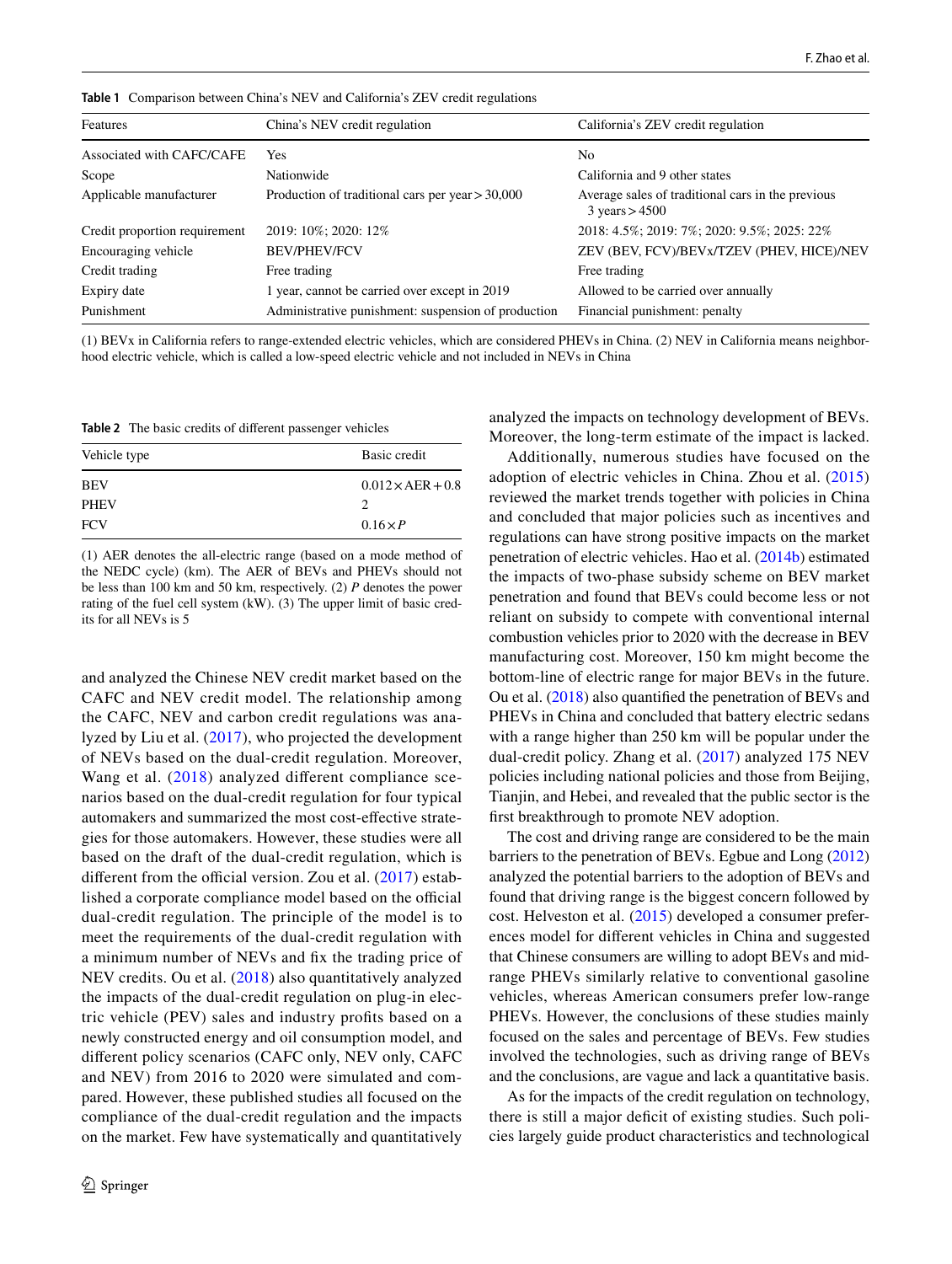trends, including those related to the optimal vehicle class, driving range, energy-saving technologies and new energy technologies, which need to be elaborated quantitatively. To fll such research gaps, a bottom-up model based on the credit cost-efectiveness method is established to provide comprehensive policy insights regarding the NEV credit regulation and estimate the associated effect on the technological trends of BEVs. Additionally, two scenarios with and without progress in energy-saving technologies are developed with the aim of evaluating the beneft of energy-saving technology under the new credit scheme. This study includes a policy simulation, predictions of technical trends, and an explicit assessment of policy implications associated with the NEV credit regulation. The paper is organized as follows: the following section describes the accounting framework, key assumptions, and data. Then, the research results for the business-as-usual (BAU) and alternative scenarios are compared and discussed. Finally, the policy implications are deduced, and some recommendations are made for regulation planning and technological development for the government and manufacturers.

# **Methodology and data**

In this section, the overarching methodology and data are introduced. Figure [1](#page-4-0) presents the scope and accounting framework of this study. As previously mentioned, this study focuses on the technological trends of BEVs based on a credit cost-efectiveness analysis and the NEV credit regulation. The vehicle classifcation used in this study based on the Chinese BEV market is introduced frstly. Then the NEV credit scheme is interpreted and the battery sizing methodology is discussed. After that, the methods of calculating the costs of glider, batteries and energy-saving technologies are presented. Finally, the defnitions of credit cost-efectiveness and incremental credit cost-efectiveness are explained.

# **Vehicle classifcation based on the Chinese BEV market**

Because of the obvious distinction between electric vehicles and conventional internal combustion vehicles, the classifcation of conventional vehicles is not suitable for BEVs. However, due to the limited data, there is no official classifcation of BEVs. In this paper, the appropriate baseline and classifcation were established frst.

The MIIT had issued 15 catalogs of NEVs that were exempt from purchase taxes from 2014 to 2017 and 12 catalogs of NEVs that were subsidized in 2017 (MIIT [2017](#page-13-14)), which contain a large number of vehicles and detailed technical attributes of diferent vehicle models, such as the curb weight, all-electric range, battery capacity, electricity consumption rate and so on. Based on these catalogs, and the market prices as well as sales investigated, a large database covering all BEVs in the Chinese market was established, and the basic features of BEVs were analyzed in this study. The distribution of vehicles in the Chinese market is shown in Fig. [3,](#page-5-2) and this figure exhibits a skewed normal feature, which suggests that the BEVs in China are mainly small and midsize class vehicles. Moreover, with rapid progress in the development of battery technology, the driving range of electric vehicles in the Chinese market has increased. Notably, the minimum range of vehicles was 120 km in 2016 and 150 km in 2017.

Based on the distribution shown in Fig. [2,](#page-5-3) this study classifed BEVs into six classes, namely A00, A0, A, B, C, and D, based on diferent glider weights, respectively, 800 kg, 1000 kg, 1200 kg, 1600 kg, 1800 kg and 2000 kg. The classifcation covers almost all mainstream BEVs in the Chinese market and the analysis based on that can refect the trends of technologies and the market.

<span id="page-4-0"></span>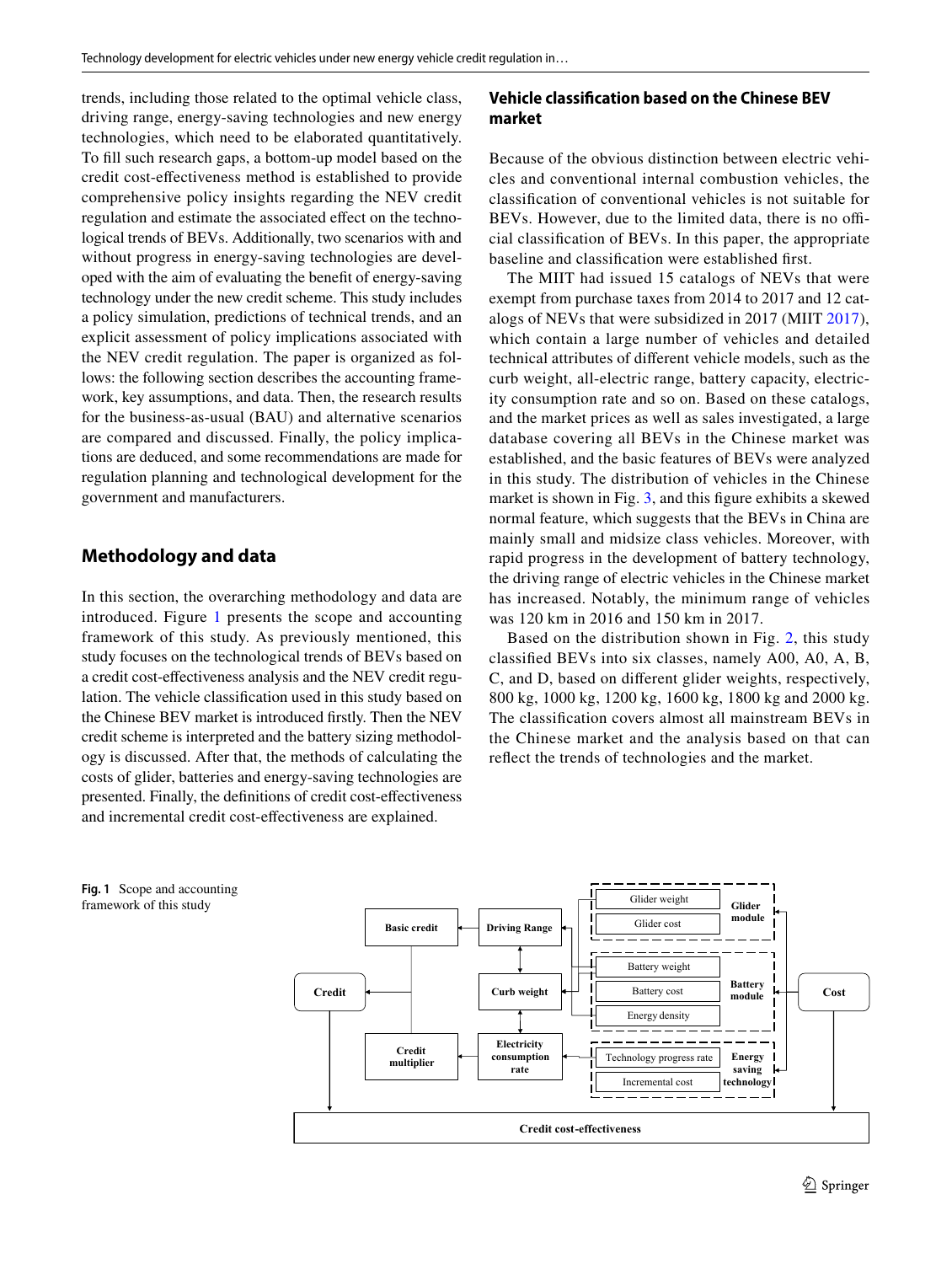

<span id="page-5-3"></span>**Fig. 2** Distribution of vehicle models in the Chinese market

#### **NEV credit**

#### **The basic calculation framework of the credit**

The fnal credit for vehicles in the NEV credit regulation scheme consists of a basic credit and a multiplier, which depends on the curb weight, battery weight, battery capacity, energy-saving technology, etc. According to the NEV credit scheme, the basic vehicle credit is determined by the electric range of BEVs, and the credit multiplier is determined by the electricity consumption rate. The credit calculation methods are shown in Eqs.  $(1)$  $(1)$ – $(3)$  $(3)$  $(3)$ :

$$
CS = 0.012 \times AER + 0.8 \tag{1}
$$

where CS denotes the basic credit, AER (based on the mode method of the NEDC cycle) denotes all-electric range of the vehicle (km),  $\alpha$  denotes the credit multiplier, *Y* denotes the electricity consumption rate of BEVs (kWh/100 km), *m* denotes the curb weight of the vehicle (kg), and *C* denotes the fnal credit of the vehicle. As mentioned above, the driving range of a BEV cannot be less than 100 km; otherwise,

y = 0.0000000036 m3 - 0.0000183543 m2 + 0.0343450347 m - 6.7939 R² = 0.7082 0 5 10 15 20 25 30 0 500 1000 1500 2000 2500 3000 Electricity consumption rate (kWh/ 100km) Curb weight (kg)

<span id="page-5-2"></span>**Fig. 3** Polynomial regression of the electricity consumption rate and curb weight for the Chinese BEV market in 2017

### **Battery sizing methodology**

For BEVs with diferent glider weights, the curb weight is determined by the weight of the battery, and battery matching depends on the battery density. Furthermore, the driving range depends on the electricity consumption rate (*Y*) and the battery capacity, which is determined by the battery density and battery weight. The relationship among the electricity consumption, capacity of the battery, weight and the electric range is shown in Eqs.  $(4)$ – $(6)$  $(6)$  $(6)$ :

<span id="page-5-5"></span><span id="page-5-4"></span><span id="page-5-1"></span>
$$
m_{\rm b} = m - m_{\rm g} \tag{4}
$$

$$
\alpha = \begin{cases}\n1.2, Y \le 0.7 \times (0.014 \times m + 0.5) \\
1, 0.7 \times (0.014 \times m + 0.5) < Y \le 0.014 \times m + 0.5 \\
0.5, Y > 0.014 \times m + 0.5 \\
1, 0.7 \times (0.012 \times m + 2.5) < Y \le 0.012 \times m + 2.5 \\
1, 0.7 \times (0.012 \times m + 2.5) < Y \le 0.012 \times m + 2.5 \\
0.5, Y > 0.012 \times m + 2.5 < \text{if } 0.00 \le m \le 1600 \\
0.6, Y > 0.012 \times m + 2.5 < \text{if } 0.005 \le m + 13.7 \\
1, 0.7 \times (0.005 \times m + 13.7) < Y \le 0.005 \times m + 13.7 & m \ge 1600 \\
0.5, Y > 0.005 \times m + 13.7 < \text{if } 0.005 \le m + 13.7\n\end{cases} \tag{2}
$$

 $C = CS \times \alpha$  (3)

<span id="page-5-0"></span>

 $C<sub>b</sub> = \rho \times m<sub>b</sub>$  (5)

$$
AER = \frac{C_b}{1000 \times Y} \times 100\tag{6}
$$

<span id="page-5-6"></span>where  $m_b$  denotes the weight of the battery (kg),  $m_g$  denotes the weight of the glider (kg),  $\rho$  denotes the energy density of the battery (Wh/kg), and  $C<sub>b</sub>$  denotes the capacity of the battery (Wh).

the vehicle will not receive the credit.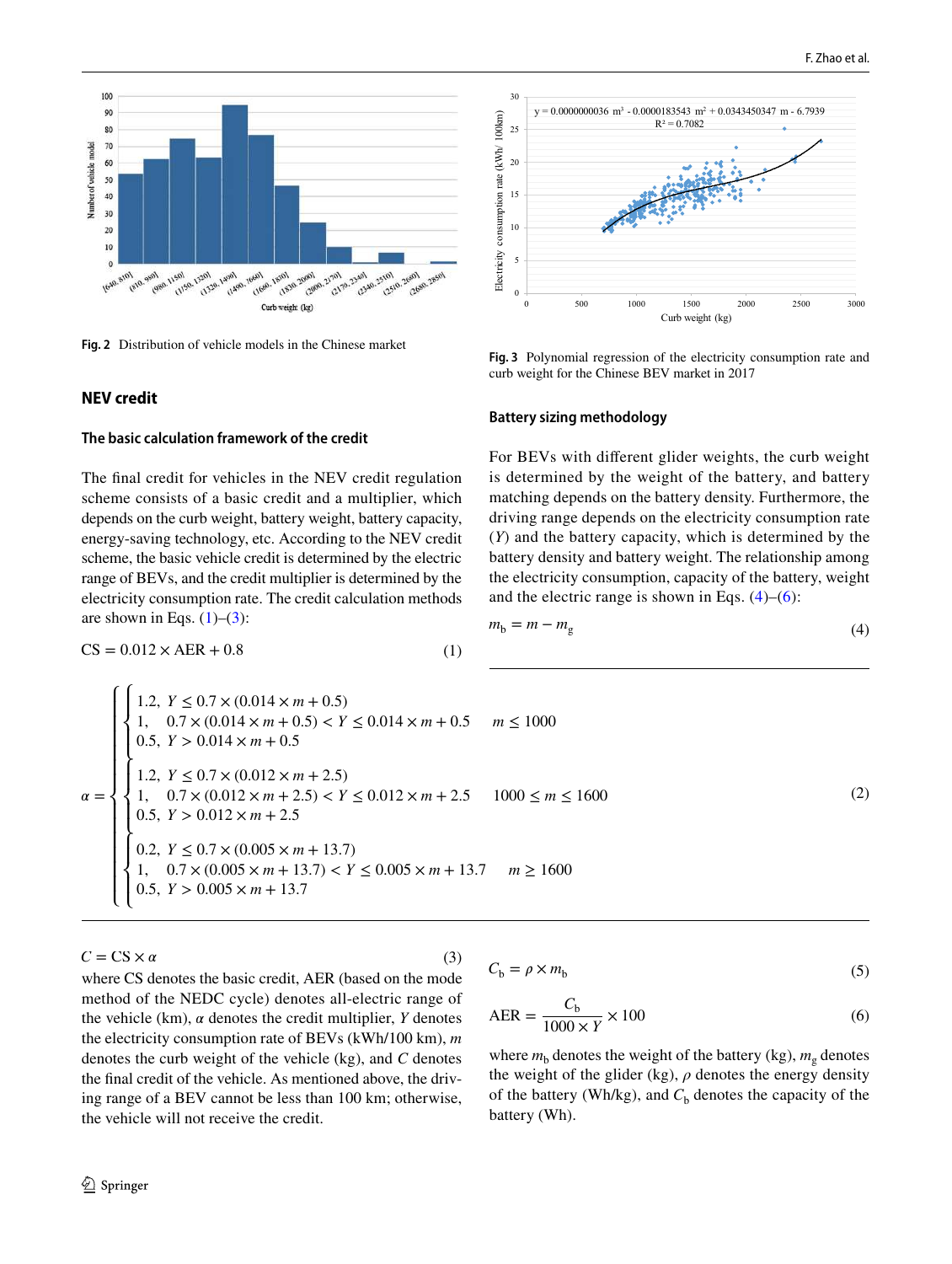In addition, the electricity consumption rate depends heavily on the curb weight, and the energy-saving technologies infuence the fnal results (Hao et al. [2017](#page-13-8)). However, little research has elucidated the relationship between the electricity consumption rate and the curb weight of BEVs. Due to vehicle model and data limitations, the United States Environmental Protection Agency (US EPA) previously used a polynomial regression formula derived from the model year 2008 vehicles to estimate all conventional light-duty vehicle fuel economy trends, characterize the relationship between the curb weight and fuel economy, and convert the fuel economy to gross energy consumption to estimate the values for BEVs (EPA [2016](#page-13-19); EPA & NHTSA [2016](#page-13-20)). However, the data the EPA used are old, and the regression formula is not precise for BEVs.

Almost all global BEV manufacturers have entered the Chinese BEV market due to the electric vehicle boom in recent years, with large quantities of BEVs being produced and sold. In this study, the data from the Chinese BEV market in 2017 are derived from the catalogs of NEVs exempted from purchase taxes and NEVs that are subsidized. Based on the data, the average level of energy-saving technology implementation and the relationship between the electricity consumption rate and the curb weight in China's BEV market can be derived, as shown in Fig. [3.](#page-5-2) For BEVs with a maximum speed that less than 120 km/h, the electricity consumption rates are relatively low, as they cannot reach the maximum speed in the NEDC test (SAC [2017](#page-14-10)). However, currently, most large BEVs in China, with curb weight greater than 2300 kg, are multi-purpose vehicles (MPVs), and the energy-saving technology employed is laggard. Therefore, in this study, a cubic polynomial regression is used to derive the relationship. The regression formula is shown in Eq.  $(7)$ .

$$
Y = 0.0000000036 \cdot m^3 - 0.0000183543 \cdot m^2 + 0.0343450347 \cdot m - 6.7939
$$
 (7)

All the coefficients in Eq.  $(7)$  $(7)$  represent the average level of energy-saving technology employed in the Chinese BEV market in 2017. Figure [3](#page-5-2) presents the trendline of the average electricity consumption rate of BEVs in the 2017 Chinese market. Note that the industry-wide average multiplier of BEVs in 2017 was 1.

Furthermore, to predict the relationship in the near future, a conservative annual technological progress rate of 3% was established for China. According to the fuel economy and greenhouse gas emission standards of America and Europe (ICCT [2013](#page-13-21); EPA [2016\)](#page-13-19), technological progress rates between 3 and 6% are reasonable, so a conservative scenario is used in this study. In addition, two scenarios, one with and one without future energy-saving technological progress, are established to assess the infuence of energysaving technology.

For a BEV with a certain gilder weight and range, the levels of energy-saving technology and battery technology implementation determine the average battery matching level, and the results can be obtained via an iterative procedure.

### **Vehicle cost**

The total vehicle cost consists of the basic glider cost, battery cost, and the incremental energy-saving technology cost based on the electricity consumption rate.

### **Glider cost**

As with the analysis of the US EPA, the costs of BEVs are separated into battery and non-battery costs, namely, the glider cost, in this study. However, because of BEV model and data limitations, the US EPA simply estimated the costs of battery and non-battery systems based on several BEVs in diferent classes and studied the direct manufacturing costs versus the mass cost reduction according to linear regressions (EPA [2016](#page-13-19)). Therefore, it is necessary to calculate the glider costs of BEVs more accurately. Vyas et al. ([2000\)](#page-14-11) determined that the direct manufacturing costs and indirect costs included in the processes of manufacturing and selling vehicles. The indirect costs included research and development (R&D) and engineering, business-related costs, retail sales-related costs, etc., and the costs associated with profts are recovered by allocating the above costs to vehicles. The cost multipliers from the manufacturing cost to the manufacturer's suggested retail price (MSRP) for components manufactured internally and outsourced are 2.0 and 1.5, respectively. These multipliers are also used by the US EPA ([2016\)](#page-13-19).

<span id="page-6-0"></span>For most Chinese original equipment manufacturers (OEMs), the reality is that the battery system is usually outsourced, with the retail price estimated at 1.5 times the manufacturing cost. Non-battery components are typically manufactured internally, and the retail price is estimated at 2 times the manufacturing cost. Based on the MSRP and parameters of all BEVs in the Chinese market, the relationship between the glider cost and glider weight is linearly ft, and the regression formula for the glider cost trendline is shown in Eq.  $(8)$  $(8)$ :

<span id="page-6-1"></span>
$$
c_g = 6.5625 \cdot m_g + 3769.063\tag{8}
$$

where  $c_{\varphi}$  denotes the cost of the glider (US\$).

Moreover, the learning curve factor is applied to the glider cost. The learning curve factor addresses the anticipated reduction in manufacturing costs that results from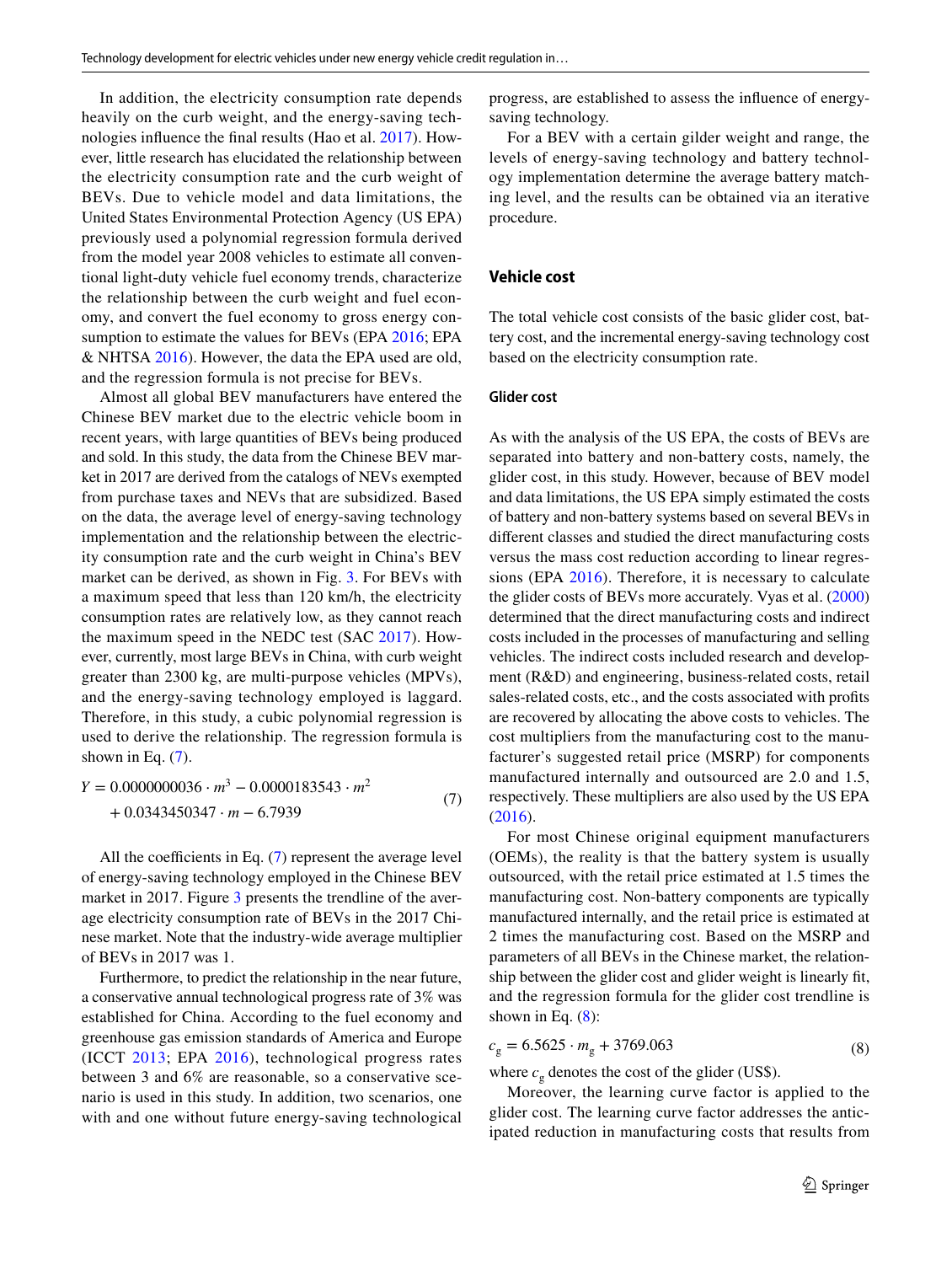improvements in the product design or manufacturing process. According to the learning factor developed by the US EPA (EPA & NHTSA [2012\)](#page-13-22), a fxed value of 3 percent per year is applied through 2030.

#### **Battery cost**

As the heart of BEVs, the battery infuences the development of BEVs and the entire NEV industry. In the past several years, various types of batteries have been used in NEVs, such as a lead acid, nickel metal hydride (NiMH), lithium-ion, and fuel cell batteries (Dhameja [2002](#page-13-23)). Among them, the lithium-ion battery has considerably attention for applications in BEVs due to its excellent properties, such as a high energy density, high power density, low self-discharge rate, no memory effect, capacity to accept high charging and discharging rates, and other factors (Zhang [2007](#page-14-12); Saw et al. [2013](#page-14-13)). The Chinese market for BEVs is also dominated by lithium-ion batteries.

According to the technological roadmap for energy saving and new energy vehicles in China (MIIT&SAE-China [2016](#page-13-12)), the battery pack densities and unit costs are shown in Fig. [4.](#page-7-0) The industry-wide unit cost of a battery pack will be reduced to \$156.25/kWh in 2020 and \$125/kWh in 2030, which is



<span id="page-7-0"></span>**Fig. 4** Battery technology roadmap issued by the Chinese government

similar to the forecasts from major international agencies and analysts (IEA [2017](#page-13-24); Nykvist and Nilsson [2015\)](#page-13-25). All manufacturers are likely to based development on the battery technology roadmap and reach the goals in the following analysis because of the impetus of the government and the electric range requirements of customers.

The relationship among the total battery cost, battery density and unit cost of the battery pack is shown in Eq. [\(9](#page-7-1)):

<span id="page-7-1"></span>
$$
c_{\rm b} = \frac{m_{\rm b} \cdot \rho \cdot \tau}{1000} \tag{9}
$$

where  $c<sub>b</sub>$  denotes the total cost of the battery (\$) and  $\tau$ denotes the unit cost of the battery pack (\$/kWh).

#### **Incremental energy‑saving technology cost**

Table [3](#page-7-2) presents the estimates of the incremental energysaving technology costs associated with progressively reduced electricity consumption for a single BEV relative to the level in 2017. Diferences exist in the technology cost per a given percentage improvement in electricity consumption for vehicles in diferent classes. The National Highway Traffic Safety Administration (NHTSA) estimated that the industry-wide average levels as approximately \$77 per % for passenger cars, \$95 per % for light trucks, and \$86 per % for the combined light-duty vehicle feet (EPA & NHTSA [2016](#page-13-20)). Two main assumptions in this study are that the annual improvement in the electricity consumption rate and the technology cost per a given improvement in electricity consumption for certain class remain constant. Additionally, the cost is modifed based on large quantities of BEVs from automakers in the Chinese market.

# **Credit cost‑efectiveness and incremental credit cost‑efectiveness**

#### **Credit cost‑efectiveness**

The credits and costs associated with all BEVs with diferent weights and ranges are calculated and compared based on

<span id="page-7-2"></span>

|  |  | <b>Table 3</b> Incremental energy-saving technology costs for different BEVs |  |  |  |  |
|--|--|------------------------------------------------------------------------------|--|--|--|--|
|--|--|------------------------------------------------------------------------------|--|--|--|--|

| Class          | Glider<br>weight $(kg)$ | Technology cost per % electricity<br>consumption improvement $(\frac{6}{\sqrt{2}})$ | Incremental technology<br>cost in 2020 (2017\$) | Incremental technology<br>cost in 2025 (2017\$) | Incremental technology<br>cost in 2030 (2017\$) |
|----------------|-------------------------|-------------------------------------------------------------------------------------|-------------------------------------------------|-------------------------------------------------|-------------------------------------------------|
| A00            | 800                     | 70                                                                                  | 609                                             | 1512                                            | 2289                                            |
| A <sub>0</sub> | 1000                    | 75                                                                                  | 652.5                                           | 1620                                            | 2452.5                                          |
| A              | 1200                    | 80                                                                                  | 696                                             | 1728                                            | 2616                                            |
| B              | 1600                    | 90                                                                                  | 783                                             | 1944                                            | 2943                                            |
| $\mathcal{C}$  | 1800                    | 95                                                                                  | 826.5                                           | 2052                                            | 3106.5                                          |
| D              | 2000                    | 100                                                                                 | 870                                             | 2160                                            | 3270                                            |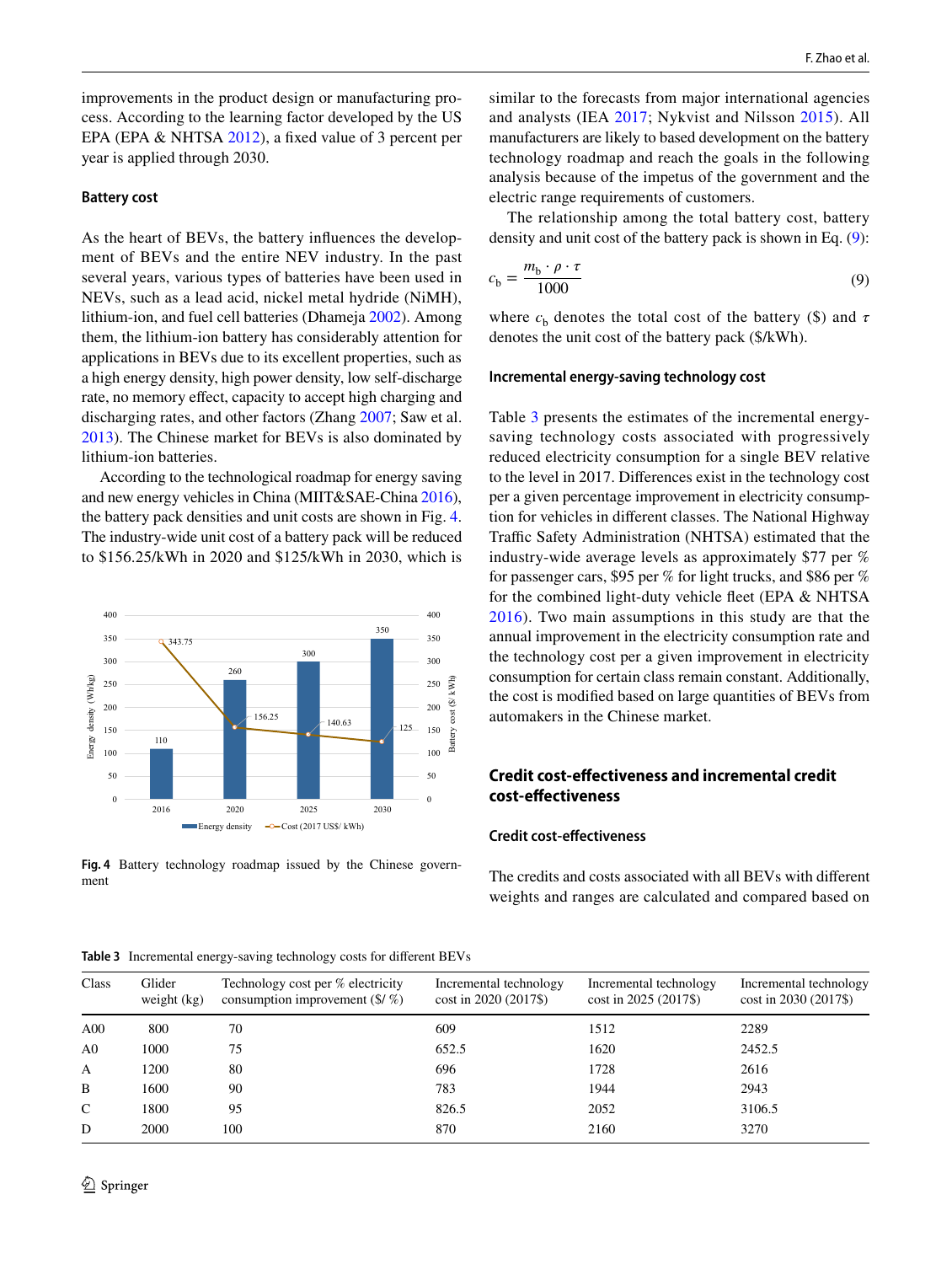the calculation framework to determine the optimal product features and technologies, as shown in Eqs.  $(10)$  $(10)$ – $(11)$  $(11)$ :

$$
C_{ij} = CS_{ij} \cdot \alpha_{ij} \tag{10}
$$

$$
c_{ij} = c_{g,ij} + c_{b,ij} + c_{t_{es},ij}
$$
\n(11)

where  $CS_{ii}$  denotes the basic credit for a vehicle with glider weight i and range j,  $\alpha_{ij}$  denotes the credit multiplier for glider weight i and range j, and  $C_{ij}$  denotes the final credit for a vehicle with glider weight i and range j. Similarly,  $c_{g,ij}$ denotes the glider cost  $(\$)$ ,  $c_{b,ij}$  denotes the battery cost  $(\$)$ ,  $c_{t}$ *ij* denotes the energy-saving technology cost (\$), and  $c_{ij}$ denotes the total cost of a vehicle with glider weight *i* and range *j* (\$).

Additionally, the credit cost-efectiveness is defned as the NEV credit for a unit cost in this study, as shown in Eq.  $(12)$  $(12)$ :

$$
CE_{ij} = \frac{1000 \cdot C_{ij}}{c_{g,ij} + c_{b,ij} + c_{t_{es},ij}}
$$
(12)

where  $CE_{ii}$  denotes the credit cost-effectiveness for vehicles with glider weight *i* and range *j* (credit/\$1000). The subsequent results are used to determine the most economic technology pathway for receiving credits.

#### **Incremental credit cost‑efectiveness**

In reality, when BEVs employ more advanced energy-saving technologies, the cost of the battery will be reduced because it will consume less electricity. The amount of reverse beneft can determine the strategy of energy-saving technology implementation in the future.

In this study, the incremental cost is defned as the difference in the total cost with and without improvements in energy-saving technology, as shown in Eq. ([13\)](#page-8-3):

$$
\Delta c = c_n^{\mathrm{T}} - c_n^0 \tag{13}
$$

where  $c_n^0$  denotes the total cost in year *n* without an improvement in energy-saving technology (\$) and  $c_n^T$  denotes the total cost in year *n* with an improvement in energy-saving technology (\$). Moreover, a negative incremental cost indicates that the reduced battery cost associated with the application of energy-saving technology is greater than the increased cost of the energy-saving technology.

The incremental credit cost-efectiveness is defned as the incremental NEV credit related to the unit incremental cost relative to that of the baseline scenario. When the incremental cost is positive, the incremental credit cost-efectiveness is calculated by Eq. ([14\)](#page-8-4).

$$
\text{ICCE}_p = \Delta C / \Delta c \tag{14}
$$

When the incremental cost is negative, the incremental credit cost-effectiveness is calculated by Eq.  $(15)$  $(15)$ . This scenario is preferred because the application of energysaving technology not only reduces the total cost but also yields credit.

<span id="page-8-5"></span><span id="page-8-0"></span>
$$
\text{ICE}_{n} = \Delta C \cdot \Delta c \tag{15}
$$

<span id="page-8-1"></span>In this equation,  $\Delta C$  denotes the incremental credit, namely the diference between the fnal credit in the two scenarios; ICCE<sub>p</sub> is the positive incremental credit cost-effectiveness (credit/ $\$ ); and ICCE<sub>n</sub> is the negative incremental credit cost-efectiveness (credit·\$). The larger the value of ICCE<sub>p</sub> is, the higher the benefit obtained by the application of energy-saving technology. Additionally, the larger the absolute value of  $\text{ICCE}_n$  is, the higher the reverse benefit obtained by the application of energy-saving technology.

## **Results and discussion**

<span id="page-8-2"></span>To predict and assess the product and technological trends of BEVs under the new NEV credit scheme, two scenarios, one with and one without improvements in the electricity consumption rate in the future, are established. The BAU scenario refects the total cost and cost-efectiveness of different BEVs without improvements in the electricity consumption rate. Furthermore, the alternative scenario refects the total cost and cost-efectiveness with improvements in the electricity consumption rate. The impact of energysaving technology can be assessed by comparing these scenarios. Moreover, the preferred vehicle class and driving range of BEVs under the NEV credit regulation scheme will be estimated.

### **BAU scenario**

<span id="page-8-3"></span>Figure [5](#page-8-6) presents the battery weights of BEVs with diferent gliders ranging from 600 to 2400 kg and diferent driving ranges ranging from 100 km to 500 km under the 2020 BAU scenario. For the vehicles with low driving ranges,



<span id="page-8-6"></span><span id="page-8-4"></span>**Fig. 5** Battery weight in 2020 under the BAU scenario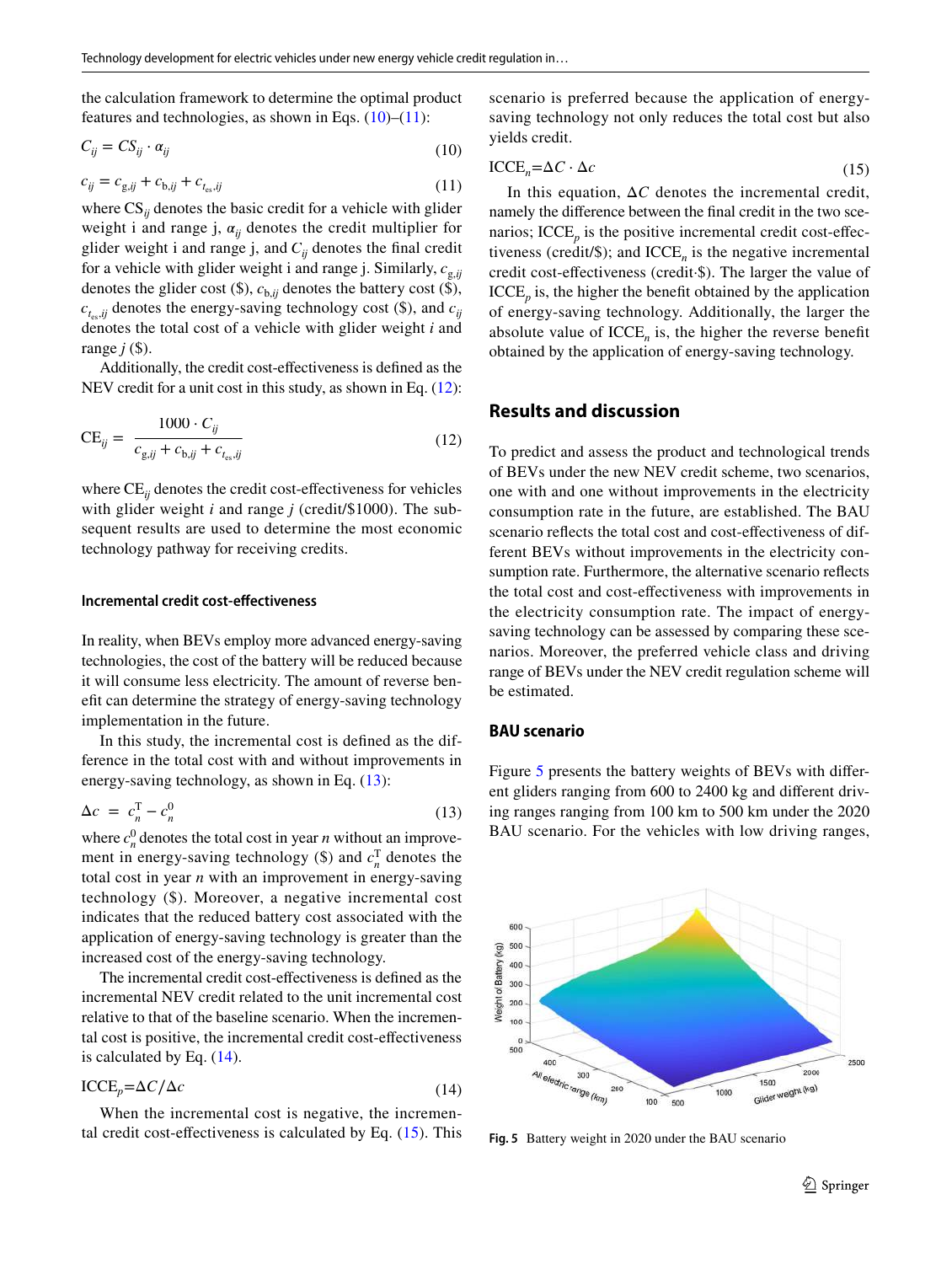

<span id="page-9-0"></span>**Fig. 6** Final credit in 2020 under the BAU scenario

![](_page_9_Figure_2.jpeg)

<span id="page-9-1"></span>**Fig. 7** Credit cost-efectiveness in 2020 under the BAU scenario

the vehicle class has a small efect on the weight of the battery. The battery weight increases with the vehicle class and the driving range and when the glider weight is more than 2000 kg. When the driving range is higher than 400 km, the battery weight sharply increases.

Figure [6](#page-9-0) shows the fnal credits for BEVs with diferent gliders and driving ranges under the 2020 BAU scenario. As mentioned above, the industry-wide average multiplier of BEVs in 2017 is 1. Without improvements in the electricity consumption rate, the industry-wide average multiplier will always be 1, and the credit is only determined by the driving range. Therefore, the credits acquired in 2025 and in 2030 under the BAU scenario are the same as that in 2020.

Figure [7](#page-9-1) shows the credit cost-efectiveness of BEVs with diferent gliders and driving ranges under the 2020 BAU scenario. As is shown in the fgure, the smaller the vehicle is, the higher the credit cost-efectiveness, which is one of the reasons why the Chinese BEV market has witnessed a mini-electric vehicle boom. Moreover, 350 km is the optimal driving range for vehicles under the NEV credit regulation, and both larger and smaller ranges exhibited lower costefectiveness. Therefore, to some degree, the development of BEVs with other ranges will be limited by the regulation.

Additionally, the credit cost-efectiveness trends in 2025 and 2030 under the BAU scenario are similar to that in 2020, but these trends will increase with time due to progress in battery technologies.

#### **Alternative scenario**

The battery matching in 2020, 2025 and 2030 under the alternative scenario is presented in Fig. [8](#page-10-0)a–c. Under the same level of battery technology implementation, the battery weight is sharply reduced with improvement in energysaving technology compared to that in the BAU scenario.

As Fig. [8](#page-10-0)d–f shows, with improvements in the electricity consumption rate, the multiplier of a vehicle with a curb weight of 1500–2400 kg will increase from 1 to 1.2 in 2020; specifcally, the BEVs in the B, C, and D classes will receive the highest credit of 6 for the frst time, and the lowest credit among classes will be 2.4. In 2025, more BEVs will be able to receive a credit of 6. In 2030, the levels of all vehicles will be 1.2 times the level in 2020, and vehicles will receive the highest credit of 6 when the driving range is higher than 350 km.

The credit trend driven by regulation refects the encouragement of midsize BEVs in the future prior to 2020. Still, the multiplier of mini-electric vehicle requires considerable progress to reach 1.2. Progress in energy-saving technology will be greatly propelled by the regulation prior to 2025, and after that, new incentive measures should be introduced.

Figure [8g](#page-10-0)–i presents the credit cost-effectiveness in 2020. 2025 and 2030 under the alternative scenario, and the results exhibit a step feature similar to that observed for the fnal credit. From the perspective of cost-efectiveness, mini-electric vehicles always have the largest credit cost-efectiveness, which indicates that they will be the most economical BEVs for OEMs to produce in the A00 and A0 classes under the NEV credit regulation. However, as noted above, small vehicles cannot earn a credit of 6 in the short term. It is worth mentioning that the cost-efectiveness of BEVs in the B class is larger than that of BEVs in the A class in 2020, and the BEVs in the A0 class have the highest cost-efectiveness in 2025.

Simultaneously, 350 km is still the optimal driving range for vehicles under the alternative scenario, which is diferent from the predictions of previous studies (Hao et al. [2014b](#page-13-13); Ou et al. [2018](#page-13-15)) and the higher range is not always the better. The largest credit cost-efectiveness of BEVs in 2020, 2025 and 2030 is 0.4009, 0.4537 and 0.6038 points per \$1000, respectively, all obtained at 350 km.

#### **Beneft evaluation of energy‑saving technology**

Figures [9](#page-11-0), [10](#page-11-1) and [11](#page-11-2) present the incremental credit costefectiveness between the BAU and alternative scenarios in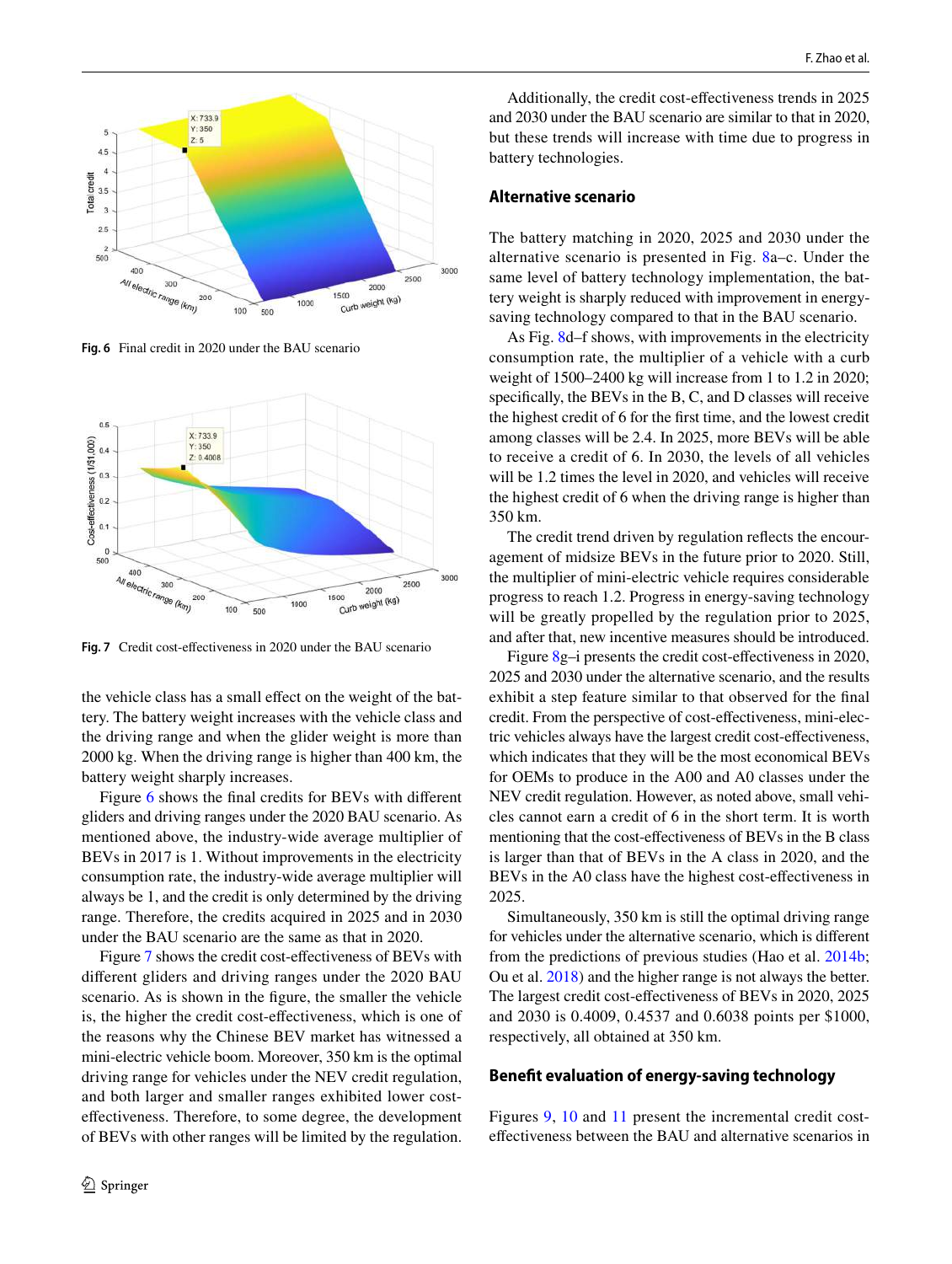<span id="page-10-0"></span>![](_page_10_Figure_1.jpeg)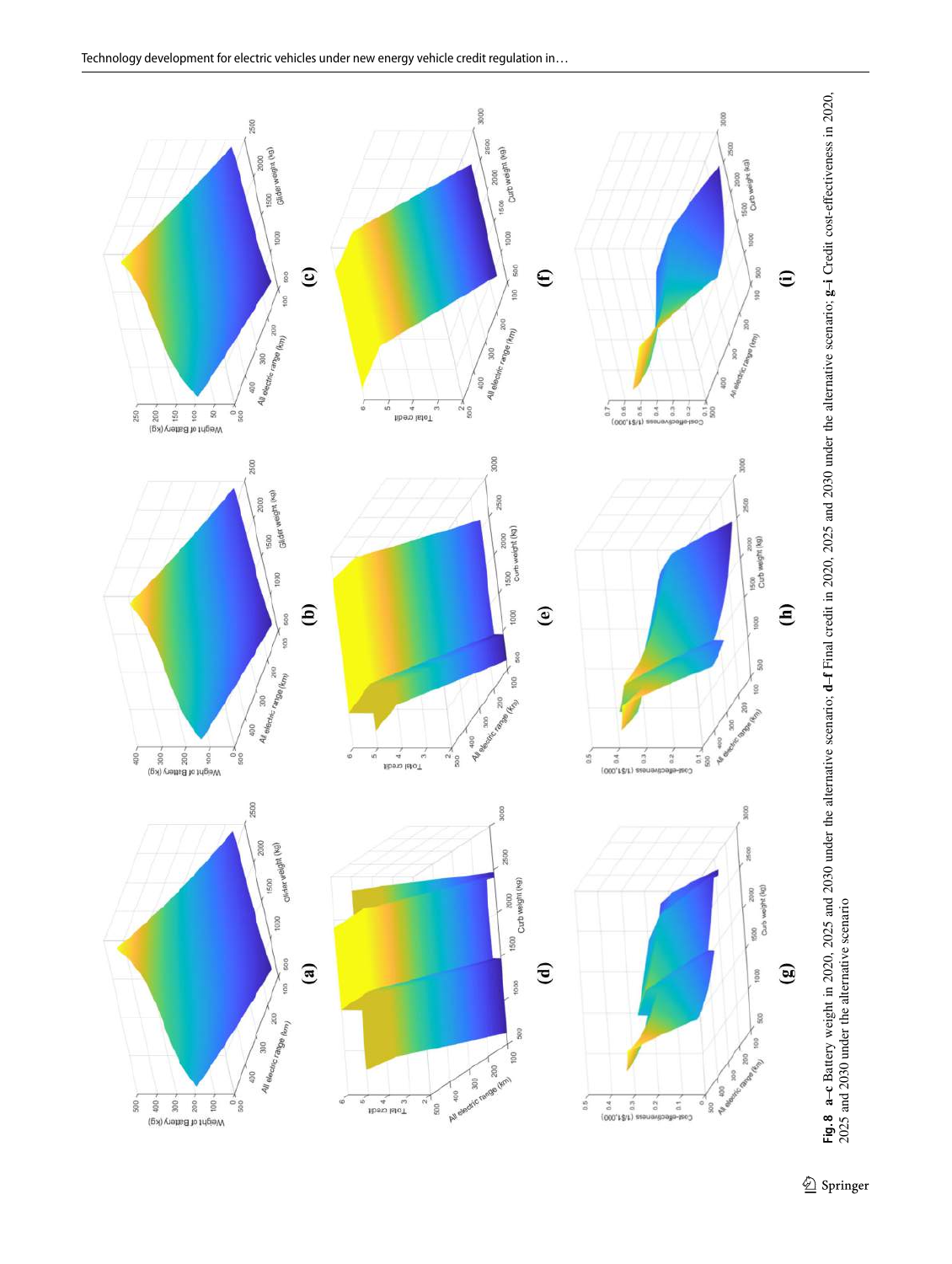![](_page_11_Figure_0.jpeg)

<span id="page-11-0"></span>**Fig. 9** Incremental credit cost-efectiveness between the BAU and alternative scenarios in 2020

![](_page_11_Figure_2.jpeg)

<span id="page-11-1"></span>**Fig. 10** Incremental credit cost-efectiveness between the BAU and alternative scenarios in 2025

![](_page_11_Figure_4.jpeg)

<span id="page-11-2"></span>**Fig. 11** Incremental credit cost-efectiveness between the BAU and alternative scenarios in 2030

2020, 2025 and 2030, respectively. The incremental credit cost-efectiveness refects the efect of improvements in energy-saving technology, as mentioned above, by comparing the BAU and alternative scenarios. In many cases, although more energy-saving technology investment is required, the cost of batteries will be reduced due to the decrease in electricity consumption, which creates an extra beneft.

As Fig. [9](#page-11-0) presents, the employment of advanced energysaving technology (annual technology progress rate of 3%) in the B, C, and D classes will have a signifcant efect in 2020, and BEVs in the D class will receive the highest beneft. Moreover, when the driving ranges of these vehicles are greater than or equal to 350 km, an extremely large beneft will be obtained; therefore, the application of energy-saving technology will not only reduce the total cost but also lead to higher credits. Nevertheless, no efect will be gained by the employment of advanced energy-saving technology in the A00, A0 and A classes in 2020.

In 2025, the BEVs in the A0 and A classes will obtain the most signifcant beneft when the driving range is less than or equal to 350 km. When the range is greater than 350 km, the largest signifcant beneft will still be obtained by BEVs in the D class due to the sharp decrease in the battery weight.

In 2030, the most signifcant beneft will be gained by BEVs in the A0 and A classes when the range is 400 km. Similar to the trends in 2020 and 2025, when the range is greater than 400 km, the largest signifcant beneft will be obtained by the BEVs in the D class; therefore, energysaving technology is most suitable for application to large BEVs with large ranges. However, when the driving range is 350 km or 400 km after 2020, energy-saving technology will be the most cost-effective for implementation in BEVs in the A0 and A classes. Moreover, the policies, especially the credit allocation, show a great infuence on the beneft of technology and the preference of vehicles.

### **Policy implications**

The NEV credit regulation is considered a milestone for the development of the Chinese automobile market, a promoter of the development of NEVs, and a revolutionary change for the Chinese energy structure (Liu et al. [2018](#page-13-26)). It is widely believed that the regulation will dramatically accelerate the pace of vehicular electrifcation in China and even world-wide (Ou et al. [2017\)](#page-13-27), which will initiate the deep changes in the energy matrix. As promising technologies for addressing oil security, air pollution, and greenhouse gas emissions, NEVs will transfer part or all of the input from the use of gasoline or diesel to grid electricity. Therefore, with the penetration of electric vehicles, the consumption of oil is going to be gradually reduced. During this process, policies will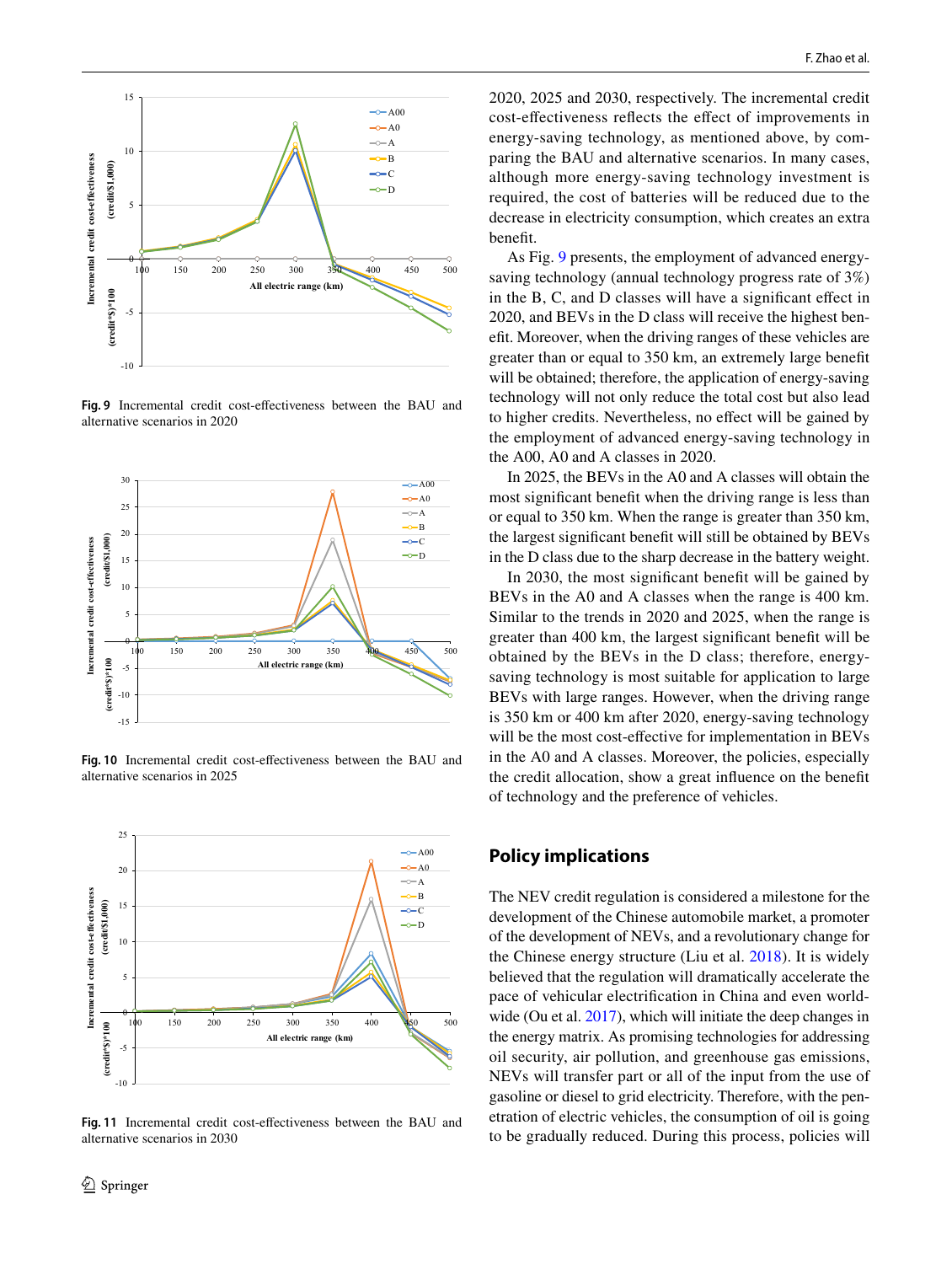not only infuence the speed of technological innovation but also determine the direction of clean technologies.

Compared with previous studies, this paper focuses on calculations associated with the most recent NEV credit regulation in China and estimates the related impacts on BEV technologies from the perspective of credit cost-efectiveness. This approach flls a major gap in existing studies. Based on the latest data from the Chinese electric vehicle market, the trends in the electricity consumption rate, manufacturing cost and technical parameters of BEVs are derived and estimated in a more accurate way than in previous studies. For instance, because of data limitations, the US EPA estimated the relationship between the electricity consumption rate and the curb weight of BEVs using the trendline of all conventional fuel economy light-duty vehicles derived from MY 2008 vehicles and converted the fuel economy to electricity consumption (EPA [2016;](#page-13-19) EPA & NHTSA [2016](#page-13-20)); however, this approach is not suitable for current BEVs.

Diferent from the existing studies, from the interpretation of the NEV credit regulation and the analysis of diferent scenarios, we fnd that the regulation benefts midsize BEVs in the short term and small BEVs in the long term. Under the NEV credit regulation, midsize BEVs will obtain the highest credit of 6 frst in 2020. Compared to small BEVs, midsize BEVs have greater potential to employ advanced technology and will further promote the development of technology in the early stage. However, the results also show that minielectric cars will always be the most credit cost-efective passenger cars under the regulation. Moreover, miniaturization is one of the most important trends to reduce vehicle resource waste (Zhang et al. [2009](#page-14-14)). In this regard, mini-BEVs will be preferential in the long term.

Additionally, developments in energy-saving technology and battery technology are becoming increasingly important under the NEV credit regulation. Improvements in battery technology will reduce the battery weight and increase the driving range, thereby leading to higher credits. Moreover, improvements in energy-saving technology will directly decrease the electricity consumption rate of BEVs and lead to higher credit multipliers. In addition, the weight and cost of batteries can be reduced, which can lead to benefts such as reducing the total cost and gaining more credit. However, the regulation will face the risk of losing the efect of promoting energy-saving and battery technology because all vehicles will obtain the same multiplier of 1.2 after 2025 based on our conservative estimate; therefore, all vehicles will receive the highest credit value of 6 when the range is higher than 350 km.

In addition, our estimation shows that the optimal driving range under the NEV credit regulation is 350 km, which shows that the higher driving range is not always the better under credit regulation. Larger or smaller ranges will all have lower cost-effectiveness than that observed for a range

of 350 km. In this regard, the regulation will limit the development of BEVs with other ranges in the future. Additionally, the NEV credit regulation scheme only extends through 2020 and is undefned after that.

From the government's perspective, policies can be developed in three major directions. First, it is necessary to establish long-term planning for the stable and orderly development of the Chinese vehicle market. Second, it is critical that the rationale for calculating credit regulations be modifed after 2020 due to the risk of losing the promoting efects of energy-saving and battery technology in the long term. Third, it is appropriate to change the test cycle of BEVs from the NEDC to China Automotive Test Cycles (CATC), which has been researched since 2015 and will be issued in the near future (CATARC 2018). The evaluation of Chinese BEVs is still based on the NEDC test cycle. Numerous studies have shown that the electricity consumption in the NEDC cycle deviates from the actual driving cycle in China and is overestimated because the NEDC cycle is not suitable for evaluating energy recovery with start-stop technologies (Gong et al. [2017](#page-13-28), [2018\)](#page-13-29). The regulation based on the new test cycle will improve the robustness and reliability of guiding policies.

From the manufacturer's perspective, appropriate strategies should be implemented for the short and long terms. In the short term, midsize BEVs may be a good choice if credits are lacking for a given enterprise, as midsize vehicles can obtain the highest credit of 6. In the long term, mini-electric vehicles will have the highest credit cost-efectiveness and follow the miniaturization trend. More importantly, it is unwise to focus on battery technology and ignore the development of energy-saving technology in BEVs. The results show that investments in energy-saving technology will lead to larger incremental credit benefts, especially in large-class vehicles with high ranges.

# **Conclusions**

This paper focuses on the newly issued NEV credit regulation in China and establishes a systematic bottom-up framework to estimate the effects on the technological trends of BEVs from the perspective of credit cost-effectiveness. By developing and comparing BAU and alternative scenarios, the optimal vehicle class and driving range, as well as the benefts of energy-saving technology, are estimated at diferent times through 2030. Compared with existing studies, this paper fills a research gap regarding the effects of technology based on the latest NEV credit regulation. The market structure and the key parameters of BEVs are derived, with technological trends well refected by employing the most up-to-date data from the entire Chinese BEV market.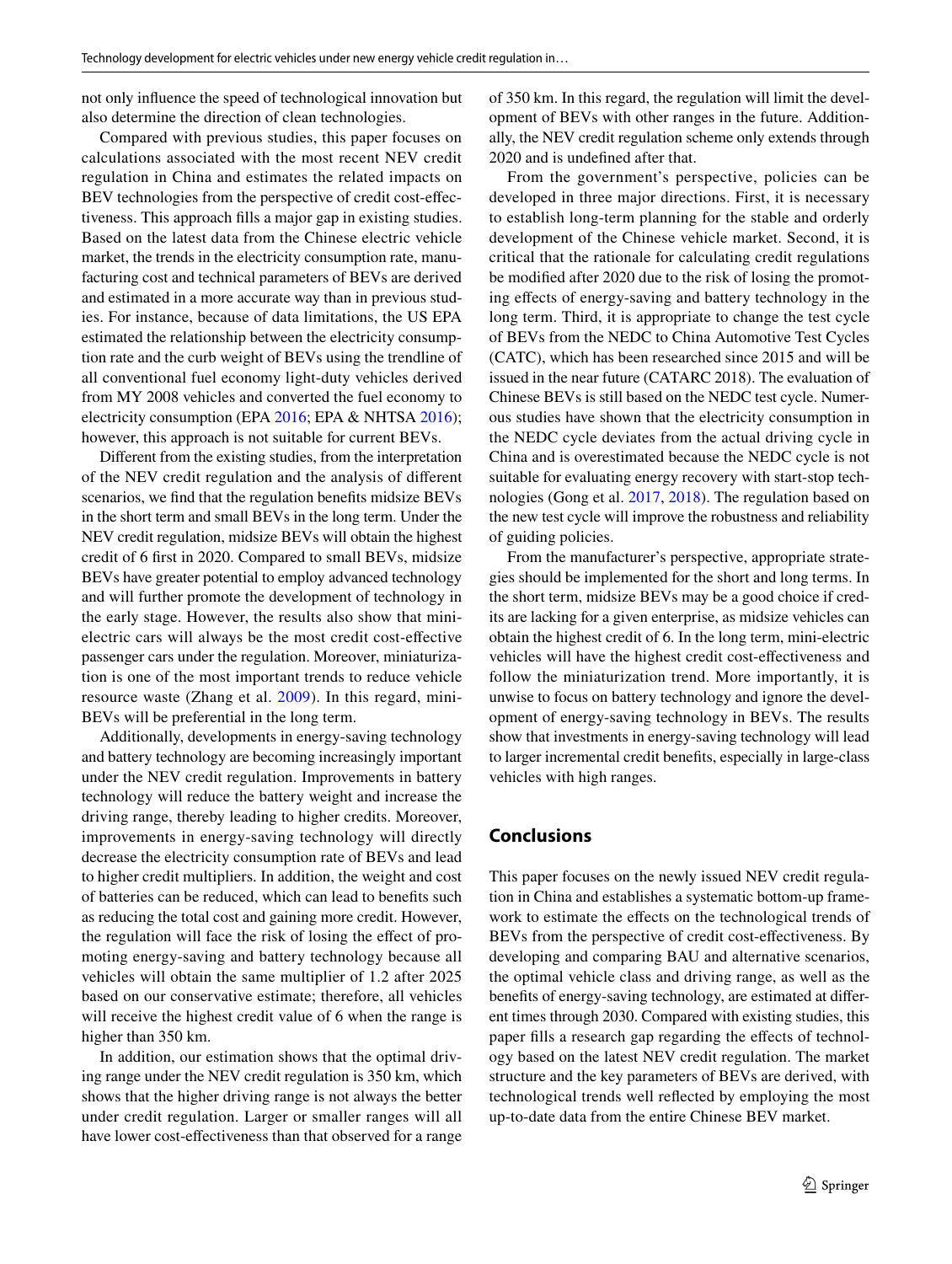The study suggests that small BEVs will always be associated with the highest credit cost-efectiveness and that 350 km will be the optimal range under the NEV credit regulation. Even with an annual improvement in the electricity consumption rate of 3%, a conservative value, midsize BEVs will benefit the most before 2020 and can receive the highest NEV credit of 6 when the range is higher than 350 km. After 2020, BEVs in the A00, A0 and A classes will again be prioritized.

The study also shows that the regulation will greatly promote the short-term development of energy-saving and battery technologies. The investment in energy-saving technology will lead to reductions in battery costs and higher credits, especially for large-class vehicles with high ranges. In some cases, the employment of energy-saving technology can even reduce the total cost and lead to higher credits. However, the regulation will face the risk of losing the associated promotional effect on energy-saving and battery technologies because all vehicles will reach the same multiplier of 1.2 after 2025 or even earlier, and all vehicles with ranges higher than 350 km will equally receive the highest credit.

This study concentrates on evaluating the regulation and estimating the impacts on technological trends. Notably, the fnal production trends not only depend on the regulation but are also infuenced by the choices of consumers. In this regard, the efect of consumer choices on BEV production trends should be considered in future studies.

**Acknowledgements** This study is supported by the National Natural Science Foundation of China (Nos. 71403142, 71774100, and 71690241) and the Ministry of Science and Technology of China (ZLY2015017). The authors would like to thank the anonymous reviewers for their reviews and comments.

### **References**

<span id="page-13-10"></span>CAAM (2016) China automotive industry yearbook 2016, Beijing

- <span id="page-13-11"></span>CAAM (2017) Annual report on the development of China automotive industry 2017. Social Sciences Academic Press, Beijing
- <span id="page-13-0"></span>CAAM (2018) The production and marketing of automobiles in China in 2017 create a new height again. Accessed Feb 2018. [http://](http://www.ndrc.gov.cn/fzgggz/gyfz/gyfz/201801/t20180130_875578.html) [www.ndrc.gov.cn/fzgggz/gyfz/gyfz/201801/t20180130\\_87557](http://www.ndrc.gov.cn/fzgggz/gyfz/gyfz/201801/t20180130_875578.html) [8.html](http://www.ndrc.gov.cn/fzgggz/gyfz/gyfz/201801/t20180130_875578.html)
- <span id="page-13-9"></span>CAAM (2018) Press conference. Accessed Feb 2018. [http://nev.ofwee](http://nev.ofweek.com/2018-01/ART-71008-12008-30188460.html) [k.com/2018-01/ART-71008-12008-30188460.html](http://nev.ofweek.com/2018-01/ART-71008-12008-30188460.html)
- <span id="page-13-23"></span>Dhameja S (2002) Electric vehicle battery systems. Newnes, New York
- <span id="page-13-17"></span>Egbue O, Long S (2012) Barriers to widespread adoption of electric vehicles: an analysis of consumer attitudes and perceptions. Energy Policy 48:717–729
- <span id="page-13-19"></span>EPA (2016) Proposed determination on the appropriateness of the model year 2022–2025 light-duty vehicle greenhouse gas emissions standards under the midterm evaluation
- <span id="page-13-22"></span>EPA & NHTSA (2012) Joint technical support document: fnal rulemaking for 2017–2025 light-duty vehicle greenhouse gas emission standards and corporate average fuel economy standards
- <span id="page-13-20"></span>EPA & NHTSA (2016) Draft technical assessment report: midterm evaluation of light-duty vehicle greenhouse gas emission standards and corporate average fuel economy standards for model years 2022–2025
- <span id="page-13-4"></span>ETRI (2018) Oil and gas industry development report at home and abroad in 2017. Petroleum Industry Press, Beijing
- <span id="page-13-28"></span>Gong H, Ge Y, Wang J, Yin H (2017) Light-duty vehicle emissions control: a brief introduction to the China 6 Emissions Standard. Johns Matthey Technol Rev 61(4):269–278
- <span id="page-13-29"></span>Gong H, Zou Y, Yang Q, Fan J, Sun F (2018) Generation of a driving cycle for battery electric vehicles: a case study of Beijing. Energy 150:901–912
- <span id="page-13-3"></span>Hao H, Geng Y, Wang H, Ouyang M (2014a) Regional disparity of urban passenger transport associated GHG (greenhouse gas) emissions in China: a review. Energy 68:783–793
- <span id="page-13-13"></span>Hao H, Ou X, Du J, Wang H, Ouyang M (2014b) China's electric vehicle subsidy scheme: rationale and impacts. Energy Policy 73:722–732
- <span id="page-13-8"></span>Hao H, Cheng X, Liu Z, Zhao F (2017) Electric vehicles for greenhouse gas reduction in China: a cost-efectiveness analysis. Transp Res Part D Transp Environ 56:68–84
- <span id="page-13-18"></span>Helveston JP, Liu Y, Feit EM, Fuchs E, Klampf E, Michalek JJ (2015) Will subsidies drive electric vehicle adoption? Measuring consumer preferences in the US and China. Transp Res Part A Policy Pract 73:96–112
- <span id="page-13-21"></span>ICCT (2013) passenger car fuel-efficiency, 2020-2025 comparing stringency and technology feasibility of the Chinese and US standards. The International Council on Clean Transportation
- <span id="page-13-6"></span>iCET (2017) Annual report on the fuel consumption development of passenger cars in China 2017. Innovation Center for Energy and Transportation, Beijing
- <span id="page-13-5"></span>IEA (2012) Technology roadmap: fuel economy of road vehicles. International Energy Agency, Paris
- <span id="page-13-24"></span>IEA (2017) Global EV Outlook 2017. International Energy Agency, Paris
- <span id="page-13-16"></span>Liu Z, Liu F, Wang Y, Hao H, Zhao F (2017) Integrated study and combined policy suggestions on CAFC, NEV and carbon credits. Chin J Autom Eng 7(1):1–9. (**in Chinese**)
- <span id="page-13-26"></span>Liu Z, Hao H, Cheng X, Zhao F (2018) Critical issues of energy efficient and new energy vehicles development in China. Energy Policy 115:92–97
- <span id="page-13-12"></span>MIIT (2016) Technology roadmap for energy saving and new energy vehicles. China Machine Press, Beijing
- <span id="page-13-14"></span>MIIT (2017) The parallel scheme of corporate average fuel consumption of the passenger car and new energy vehicle credits. Accessed Feb 2018. [http://www.miit.gov.cn/n1146290/n4388](http://www.miit.gov.cn/n1146290/n4388791/c5826378/content.html) [791/c5826378/content.html](http://www.miit.gov.cn/n1146290/n4388791/c5826378/content.html)
- <span id="page-13-2"></span>MPS (2018) The national motor vehicle and driver maintained high growth in 2017. Accessed Feb 2018. [http://www.mps.gov.cn/](http://www.mps.gov.cn/n2255079/n2256030/n2256031/c5976850/content.html) [n2255079/n2256030/n2256031/c5976850/content.html](http://www.mps.gov.cn/n2255079/n2256030/n2256031/c5976850/content.html)
- <span id="page-13-1"></span>NBS (2018) China's population clock. Accessed Feb 2018. [http://](http://data.stats.gov.cn/index.htm) [data.stats.gov.cn/index.htm](http://data.stats.gov.cn/index.htm)
- <span id="page-13-25"></span>Nykvist B, Nilsson M (2015) Rapidly falling costs of battery packs for electric vehicles. Nat Clim Change 5(4):329
- <span id="page-13-27"></span>Ou S, Lin Z, Wu Z, Zheng J, Lyu R, Przesmitzki S, He X (2017) A study of China's explosive growth in the plug-in electric vehicle market (No. ORNL/TM-2016/750). Oak Ridge National Lab (ORNL), Oak Ridge, TN (United States). National Transportation Research Center (NTRC)
- <span id="page-13-15"></span>Ou S, Lin Z, Qi L, Li J, He X, Przesmitzki S (2018) The dual-credit policy: quantifying the policy impact on plug-in electric vehicle sales and industry profts in China. Energy Policy 121:597–610
- <span id="page-13-7"></span>Pathak SK, Sood V, Singh Y et al (2016) Real world vehicle emissions: their correlation with driving parameters. Transp Res Part D Transp Environ 44:157–176